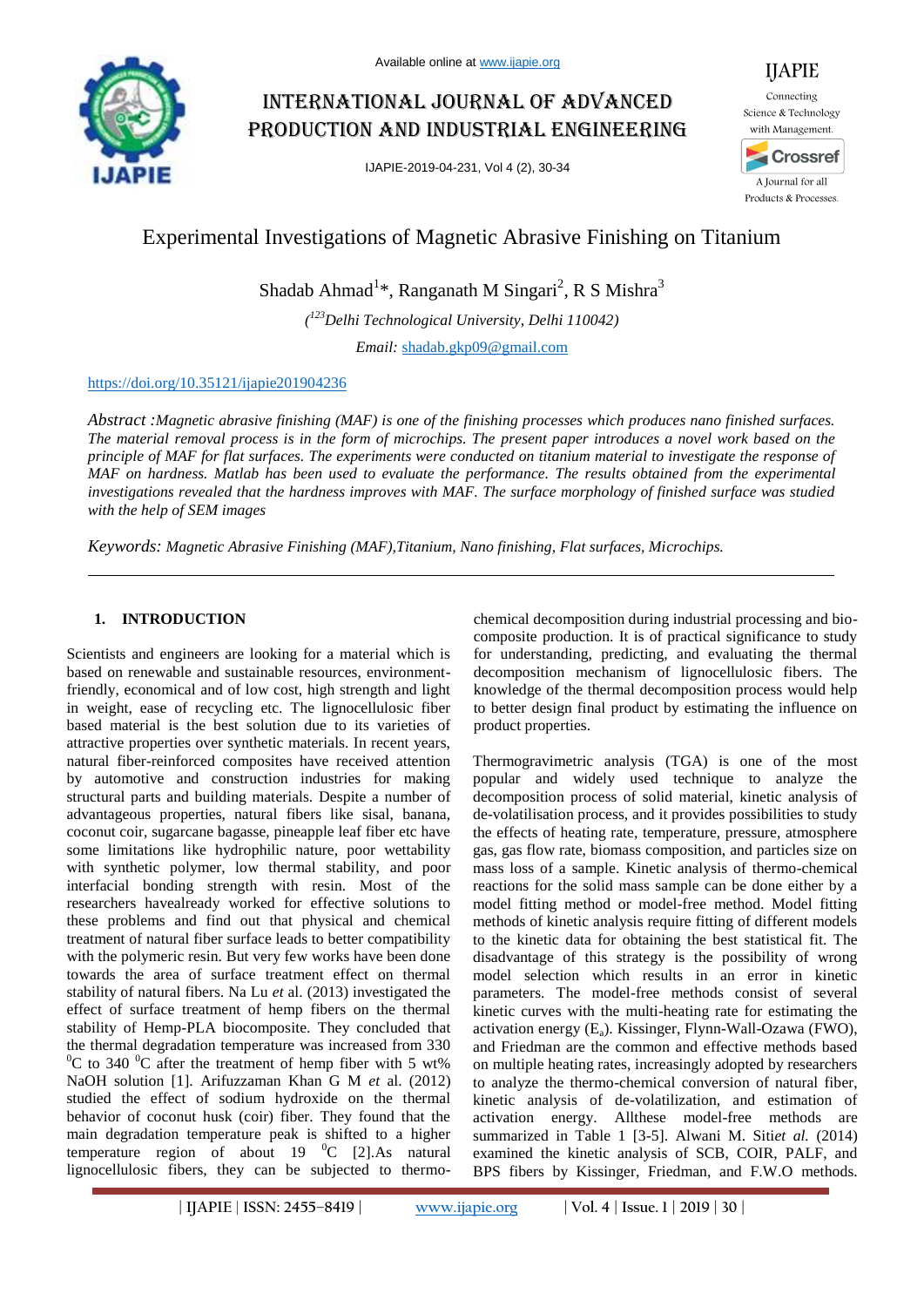#### *Shadab Ahmad et al., International Journal of Advanced Production and Industrial Engineering*

They concluded that COIR was the most thermally stable fiber followed by PALF, BPS, and SCB. The activation energy of COIR, PALF, SCB, and BPS fibers were 100.84, 96.28, 92.87, and 80.79 (kJ/mol) respectively when calculated by Friedman's method [6]. Yao Fei et al. (2007) studied the thermal decomposition kinetics of 10 types of fibers by Kissinger. They found the activation energy of Bagasse, Bamboo, Cotton Silk, Hemp, Jute, Kenaf, Rice husk, Rice straw, Wood maple, and Wood pine were 161.1, 161,6, 146, 171.1, 165.6, 157.7, 167.4, 176.2, 153.7, 159.3 respectively [7].

Table 1: Kinetic methods used for calculating the activation energy

| Methods   | Equation                                                        | Reference                                  |
|-----------|-----------------------------------------------------------------|--------------------------------------------|
| Kissinger | $\ln \frac{\beta}{T^2} = \ln \frac{AR}{E} - \frac{E}{RT}$       | Kissinger,<br>1957 [2]                     |
| Friedman  | $\ln \frac{d\alpha}{dt} = \ln[A f(\alpha)] - \frac{E}{RT}$      | Friedman,<br>1964 [3]                      |
| F.W.O     | $\ln \beta = \ln \frac{AE}{Rg(x)} - 5.331 - 1.052 \frac{E}{RT}$ | Flynn and<br>Wall, 1966<br>$\vert 4 \vert$ |

The decomposition of natural fibers occurs in two to three stages depends on the type of fiber and its chemical composition. Alwani M. Siti*et al.* (2014) reported that SCB and COIR fiber was decomposed in two steps but BPS fiber decomposes in three steps. It was due to the presence of high amount of lignin and cellulose in BPS fiber compared to SCB and COIR [6]. Na Lu *et* al. (2013) concluded that hemp fiber was decomposed in two steps, starting with the loss of moisture around 100  $^{0}$ C and followed by successive decomposition of hemicellulose, cellulose, and lignin in the range of  $150-400$  <sup>0</sup>C [1]. According to JayamaniElammaran*etal.* (2014), thermal decomposition of both untreated andtreated betel nut fiber polyester composites had two mass loss steps, where 10 wt% mass losses shifted from 110  $\mathrm{^0C}$  to (120-140)  $\mathrm{^0C}$  after 5 wt% of alkaline treatment [8].The purpose of this work was to study and analyze the effect of alkaline treatment with different concentrated solutions (2%, 4%, 6%, 8%, and 10 wt %) on thermal stability of pineapple leaf fiber (PALF). The pyrolysis process was performed by TGA machine under the condition of constant heating rate and constant mass flow rate of the gas.

#### **2. EXPERIMENTAL**

#### *A. Materials* 3.

Raw pineapple leaf fiber (R-PALF) was purchased from Go Green Products, Chennai, India. The average density and moisture content in PALF was equal to  $0.98$  g/cm<sup>3</sup> and 10-11% respectively. Table 2 shows the chemical composition of the materials [9]. Sodium hydroxide (NaOH) used for alkalinetreatment was of laboratory reagent (LR) grade and obtained from the local supplier.

| Table 2: Chemical composition of pineapple leaf fiber |  |  |
|-------------------------------------------------------|--|--|
|-------------------------------------------------------|--|--|

|             |       | Fiber   Cellulose % Hemicellulose %   Lignin %   Pectin % |            |  |
|-------------|-------|-----------------------------------------------------------|------------|--|
| <b>PALF</b> | 70-82 | 18.8                                                      | $5 - 12.7$ |  |

#### *B. Fiber Treatment*

Pineapple leaf fibers were treated by immersing in  $(2\%, 4\%, 4\%)$ 6%, 8%, and 10 wt %) of alkaline (NaOH) solutions for 24 hrs at  $25\,^0C$ , followed by washing with deionized water (until the pH was reached 7), and drying in oven at 60 $\mathrm{^{0}C}$  for 24 hrs (until the constant weight was maintained). The untreated raw pineapple leaf fibers (R-PALF) were also washed in deionized water and dried at  $60^{\circ}$ C for 24 hrs.

#### *C. Method*

*1) Fourier-Transform Infrared Spectroscopy (FTIR):*  Fourier-transform infrared spectroscopy, model Perkin Elmer 2000 was used to analyze the effect of alkali treatment of different concentrations (2%, 4%, 6%, 8% and 10 wt %) on chemical bonding exist in untreated pineapple leaf fiber. FTIR spectra were analyzed with an infrared spectrophotometer in the range  $4000 \text{ cm}^{-1}$  to  $400 \text{ cm}^{-1}$ . FTIR of untreated and alkali treated pineapple leaf fiber had done in CSIR-CSIO analytical instrumentation laboratory.

*2) Thermogravimetric Analysis (TGA):*  Thermogravimetricanalysis (TGA) of Pineapple leaf fiber (both untreated and treated) was carried out using a thermogravimetric analyzer (Perkin Elmer, TGA 4000). The samples of mass 5 mg were evenly and uniformly distributed in the alumina crucible which was supported by a precision balance. This small amount of natural fiber was taken for uniformity of temperature throughout the sample. The variation in mass of sample with respect to temperature and time was controlled, monitored and recorded using Perkin Elmer thermal software (Pyris). The temperature change of PALF was controlled from 25  $\mathrm{^0C}$  to 700  $\mathrm{^0C}$  at a heating rate of  $10^0$ C/min under the high purity nitrogen (inert) atmosphere at a flow rate of 20 ml/min. The heating rate of  $10^0$ C/min was selected for better resolution of transition. TGA of COIR and PALF fibers had done in Central Instrumentation Laboratory, DTU (Delhi).

## **4. RESULT AND DISCUSSION**

*Fourier-Transform Infrared Spectroscopy (FTIR)* Fig. 1 shows the IR spectra for untreated and alkali treated pineapple leaf fiber (PALF) that was obtained by using the FTIR spectrometer.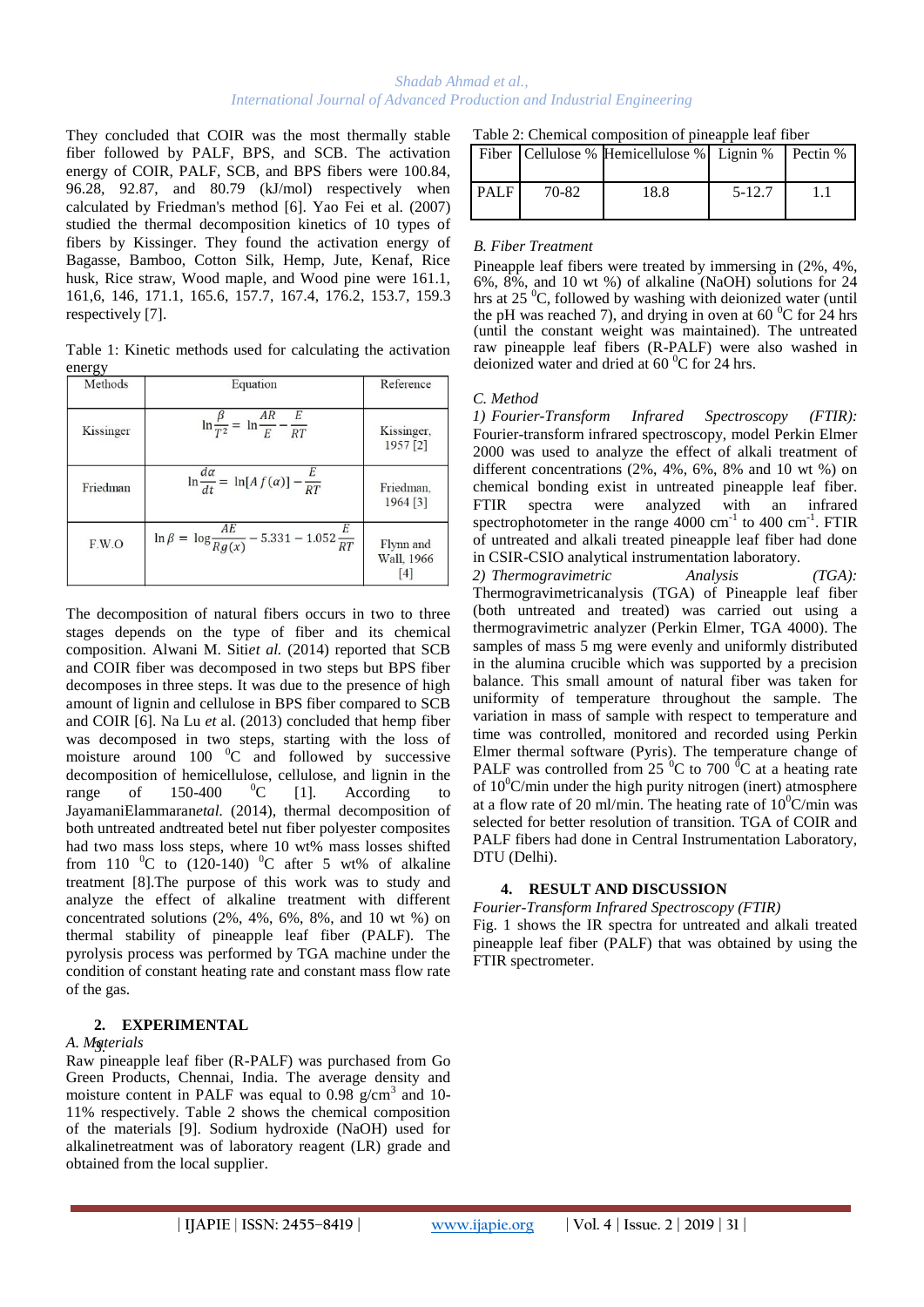

Fig. 1: IR spectra of untreated and alkali treated pineapple leaf fibers

The broad peak between  $3200 \text{ cm}^{-1}$  to  $3500 \text{ cm}^{-1}$  is linked to OH stretching vibration present in amorphous and crystalline cellulose. The carbonyl stretching  $(C=O)$  peak  $(1730 \text{ cm}^{-1})$ related to hemicellulose can be seen in untreated PALF but not present in alkali treated pineapple leaf fibers. This may be due to the removal of hemicellulose component.  $CH<sub>2</sub>$  bending peaks at 1432 cm<sup>-1</sup> are present in both untreated and alkali treated fiber. The increase in peak intensity at around (1600- 1650 cm-1 ) after alkaline treatment corresponds to the removal of wax, adhesives, pectin, and gummy substance from the fiber surface. The small peak at  $1525 \text{ cm}^{-1}$  is related to lignin component. This peak is not present in the alkali treated sample. It could be due to partial removal of lignin after alkali treatment. The peak at  $1244 \text{ cm}^{-1}$  is much smaller in alkali treated PALF than untreated sample. This peak corresponds to C=O stretch of the acetyl group of lignin and is reduced because lignin is partially removed from the fiber surface.

#### *Thermal Decomposition of Untreated and Treated Pineapple Leaf Fiber*

degrade earlier than treated fiber [1]. Fig. 2 showed that the major mass loss (30-50%) occur at the temperature greater than 300  $\mathrm{^0C}$ . This was because of the decomposition of cellulose and lignin. It was investigated that crystalline cellulose was degraded between the temperatures of 302-375 <sup>0</sup>C. The DTG curves show that at peak temperature, the rate of decomposition was increased from 6.83 %/min to 7.13 %/min due to 4% alkali treatment of pineapple leaf fiber. These results are because of depolymerization of native cellulose structure to short length crystallites.

Lignin was the most difficult component to decompose compared to other components because of its cross-linked highly complex aromatic structure of phenylpropane units. It starts to decompose at a lower temperature (typically 160-175  $^{0}$ C) compared to cellulose but it decomposed slowly under the whole temperature range and extend its temperature as high as  $900<sup>0</sup>C$ . The DTG curves for untreated and treated pineapple leaf fibers have reached the equilibrium stage beyond  $400 \degree$ C where the rate of decomposition is approximately constant and lignin component of natural fiber decomposes slowly.

According to Paiva*et al.* (2006), the decomposition of lignin occurred in a wider temperature compared to cellulose and hemicellulose [15]. After 700  $^{\circ}$ C, the remaining mass of pineapple leaf fiber was shown in Table 3. It was observed that the residue was increased up to 8% alkali treated fiber compared to the untreated one. This was due to the slow rate of the chemical decomposition reaction. Only ash and char was left after  $700\degree$ C. The differences in the amount of char left can be attributed to the change in chemical composition of pineapple leaf fiber after alkali treatment. It was reported by Williams (2004) that a high lignin content in natural fiber results in the production of a higher level of ash and char during pyrolysis [16]. The 10% NaOH treated PALF shows less residue content than untreated PALF. This might be due to excess delignification of pineapple fiber after 10% alkaline treatment.

#### **5. CONCLUSIONS**

This study concludes that pineapple leaf fibers (both untreated and treated) decompose in two steps due to hemicellulose, cellulose, and lignin decomposition. The major mass loss (30 to 50%) of pineapple leaf fibers were in the range of  $340-365$  <sup>0</sup>C. It was attributed due to major decomposition of cellulose.

The initial decomposition temperature of pineapple leaf fiber was increased from 250  $\mathrm{^0C}$  to 300  $\mathrm{^0C}$  after 4 wt% alkaline treatment. It was due to the removal of hemicellulose which results the remaining cellulose occupies a crystalline structure that leads to better thermal stability.

The results depict that 4 wt% alkaline treated pineapple leaf fiber shows maximum thermal stability. The residue content of PALF was increased from 10.89% to 17.24 wt% after 4% alkaline treatment. This elevation was attributable to the change in chemical composition of pineapple leaf fiber.

The maximum rate of decomposition was increased from 6.85 %/min to 7.51 %/min after 10 wt% NaOH treatment. This was because of depolymerization of native cellulose to short length crystallites.

#### ACKNOWLEDGMENT

Authors offer the most sincere gratitude to the Council of Scientific and Industrial Research (CSIR), Government of India, for financial support in the form of Junior Research Fellowships. References

#### **REFERENCES**

[1] S. Khalaj Amineh, A. Fadaei Tehrani, and A. Mohammadi, "Improving the surface quality in wire electrical discharge machined specimens by removing the recast layer using magnetic abrasive finishing method," Int. J. Adv. Manuf. Technol., Aug. 2012, doi: 10.1007/s00170-012-4459-7.

[2] J. Guo, J. Bai, K. Liu, and J. Wei, "Surface quality improvement of selective laser sintered polyamide 12 by precision grinding and magnetic field-assisted finishing," Mater. Des., vol. 138, pp. 39–45, Jan. 2018, doi: 10.1016/j.matdes.2017.10.048.

[3] A. K. Singh, S. Jha, and P. M. Pandey, "Parametric analysis of an improved ball end magnetorheological finishing process," Proc. Inst. Mech. Eng. Part B J. Eng. Manuf., vol. 226, no. 9, pp. 1550–1563, Sep. 2012, doi: 10.1177/0954405412453805.

[4] D. K. Singh, V. K. Jain, and V. Raghuram, "Parametric study of magnetic abrasive finishing process," J. Mater. Process.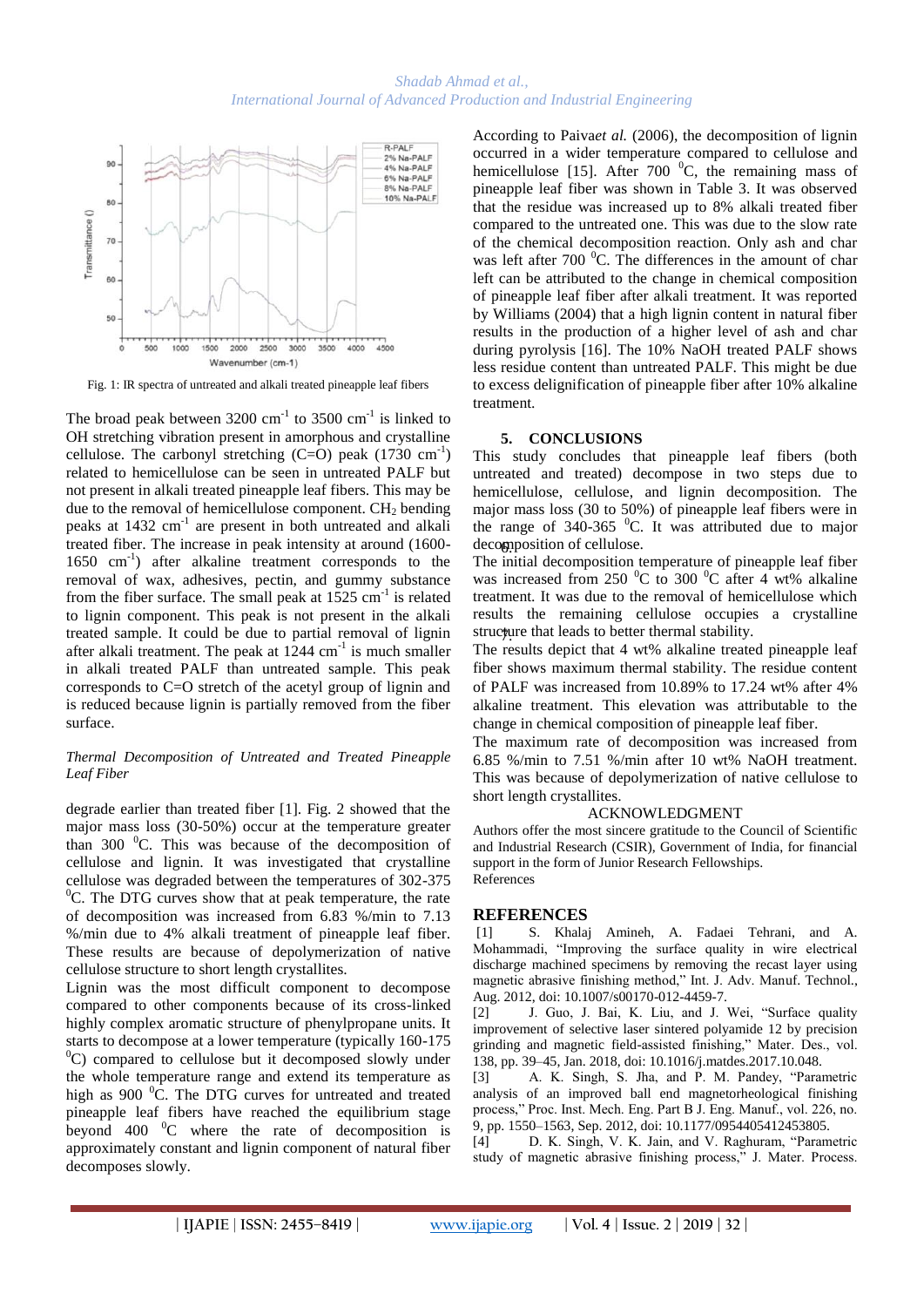Technol., vol. 149, no. 1–3, pp. 22–29, Jun. 2004, doi: 10.1016/j.jmatprotec.2003.10.030.

[5] M. Mosavat and A. Rahimi, "Numerical-experimental study on polishing of silicon wafer using magnetic abrasive finishing process," Wear, vol. 424–425, pp. 143–150, Apr. 2019, doi: 10.1016/j.wear.2019.02.007.

[6] H. Yamaguchi, A. K. Srivastava, M. A. Tan, R. E. Riveros, and F. Hashimoto, "Magnetic abrasive finishing of cutting tools for machining of titanium alloys," CIRP Ann., vol. 61, no. 1, pp. 311–314, 2012, doi: 10.1016/j.cirp.2012.03.066.

[7] V. K. Jain, "Magnetic field assisted abrasive based micro- /nano-finishing," J. Mater. Process. Technol., vol. 209, no. 20, pp. 6022–6038, Nov. 2009, doi: 10.1016/j.jmatprotec.2009.08.015.

[8] V. K. Jain, "ABRASIVE-BASED NANO-FINISHING TECHNIQUES: AN OVERVIEW," Mach. Sci. Technol., vol. 12, no. 3, pp. 257–294, Sep. 2008, doi: 10.1080/10910340802278133.

[9] N. Sihag, P. Kala, and P. M. Pandey, "Chemo Assisted Magnetic Abrasive Finishing: Experimental Investigations," Procedia CIRP, vol. 26, pp. 539–543, 2015, doi: 10.1016/j.procir.2014.07.067.

[10] S. R. Bhagavatula and R. Komanduri, "On chemomechanical polishing of Si 3 N 4 with Cr 2 O 3," Philos. Mag. A, vol. 74, no. 4, pp. 1003–1017, Oct. 1996, doi: 10.1080/01418619608242173.

[11] A. Misra, P. M. Pandey, and U. S. Dixit, "Modeling of material removal in ultrasonic assisted magnetic abrasive finishing process," Int. J. Mech. Sci., vol. 131–132, pp. 853–867, Oct. 2017, doi: 10.1016/j.ijmecsci.2017.07.023.

[12] S. A. Sirwal and A. K. Singh, "Analysis of the surface roughness for novel magnetorheological finishing of a typical blind hole workpiece," Proc. Inst. Mech. Eng. Part C J. Mech. Eng. Sci., vol. 233, no. 5, pp. 1541–1561, Mar. 2019, doi: 10.1177/0954406218776036.

[13] V. K. Jain, Advanced machining processes. New Delhi: Allied Publishers, 2013.

[14] S. Yang and W. Li, Surface Finishing Theory and New Technology. Berlin, Heidelberg: Springer Berlin Heidelberg, 2018.

[15] D. K. Singh, V. K. Jain, V. Raghuram, and R. Komanduri, "Analysis of surface texture generated by a flexible magnetic abrasive brush," Wear, vol. 259, no. 7–12, pp. 1254–1261, Jul. 2005, doi: 10.1016/j.wear.2005.02.030.

[16] H. Yamaguchi, A. K. Srivastava, M. Tan, and F. Hashimoto, "Magnetic Abrasive Finishing of cutting tools for highspeed machining of titanium alloys," CIRP J. Manuf. Sci. Technol., vol. 7, no. 4, pp. 299–304, 2014, doi: 10.1016/j.cirpj.2014.08.002.

[17] S. K. Amnieh, "Study on magnetic abrasive finishing of spiral grooves inside of aluminum cylinders," Int J Adv Manuf Technol, p. 10, 2017.

[18] J. Guo, H. Wang, M. Goh, and K. Liu, "Investigation on Surface Integrity of Rapidly Solidified Aluminum RSA 905 by Magnetic Field-Assisted Finishing," Micromachines, vol. 9, no. 4, p. 146, Mar. 2018, doi: 10.3390/mi9040146.

[19] Y. Gao, Y. Zhao, G. Zhang, G. Zhang, and F. Yin, "Polishing of paramagnetic materials using atomized magnetic abrasive powder," Mater. Manuf. Process., vol. 34, no. 6, pp. 604– 611, Apr. 2019, doi: 10.1080/10426914.2018.1532087.

[20] S. Ahmad, S. Gangwar, P. C. Yadav, and D. K. Singh, "Optimization of process parameters affecting surface roughness in magnetic abrasive finishing process," Mater. Manuf. Process., vol. 32, no. 15, pp. 1723–1729, Nov. 2017, doi: 10.1080/10426914.2017.1279307.

[21] C.-T. Lin, L.-D. Yang, and H.-M. Chow, "Study of magnetic abrasive finishing in free-form surface operations using the Taguchi method," Int. J. Adv. Manuf. Technol., vol. 34, no. 1–2, pp. 122–130, Jul. 2007, doi: 10.1007/s00170-006-0573-8.

[22] T. C. Kanish, P. Kuppan, S. Narayanan, and S. D. Ashok, "A Fuzzy Logic based Model to Predict the Improvement in Surface Roughness in Magnetic Field Assisted Abrasive Finishing," Procedia Eng., vol. 97, pp. 1948–1956, 2014, doi: 10.1016/j.proeng.2014.12.349.

[23] R. K. Singh, S. Gangwar, D. K. Singh, and V. K. Pathak, "A novel hybridization of artificial neural network and moth-flame optimization (ANN–MFO) for multi-objective optimization in magnetic abrasive finishing of aluminium 6060," J. Braz. Soc. Mech. Sci. Eng., vol. 41, no. 6, p. 270, Jun. 2019, doi: 10.1007/s40430-019-1778-8.

[24] P. Kala and P. M. Pandey, "Experimental Study on Finishing Forces in Double Disk Magnetic Abrasive Finishing Process While Finishing Paramagnetic Workpiece," Procedia Mater. Sci., vol. 5, pp. 1677–1684, 2014, doi: 10.1016/j.mspro.2014.07.356.

[25] K. B. Judal, V. Yadava, and D. Pathak, "Experimental Investigation of Vibration Assisted Cylindrical–Magnetic Abrasive Finishing of Aluminum Workpiece," Mater. Manuf. Process., vol. 28, no. 11, pp. 1196–1202, Nov. 2013, doi: 10.1080/10426914.2013.811725.

[26] Y.-H. Lee, K.-L. Wu, J.-H. Jhou, Y.-H. Tsai, and B.-H. Yan, "Two-dimensional vibration-assisted magnetic abrasive finishing of stainless steel SUS304," Int. J. Adv. Manuf. Technol., vol. 69, no. 9–12, pp. 2723–2733, Dec. 2013, doi: 10.1007/s00170- 013-5242-0.

[27] A. A. Moosa, "Utilizing a Magnetic Abrasive Finishing Technique (MAF) Via Adaptive Nero Fuzzy (ANFIS)," Am. J. Mater. Eng. Technol., p. 5.

[28] P. Kala, S. Kumar, and P. M. Pandey, "Polishing of Copper Alloy Using Double Disk Ultrasonic Assisted Magnetic Abrasive Polishing," Mater. Manuf. Process., vol. 28, no. 2, pp. 200–206, Feb. 2013, doi: 10.1080/10426914.2012.746704.

[29] A. C. Wang, L. Tsai, C. H. Liu, K. Z. Liang, and S. J. Lee, "Elucidating the Optimal Parameters in Magnetic Finishing with Gel Abrasive," Mater. Manuf. Process., vol. 26, no. 5, pp. 786–791, May 2011, doi: 10.1080/10426914.2010.505620.

[30] N. Sihag, P. Kala, and P. M. Pandey, "Analysis of Surface Finish Improvement during Ultrasonic Assisted Magnetic Abrasive Finishing on Chemically treated Tungsten Substrate," Procedia Manuf., vol. 10, pp. 136-146, 2017, doi: Manuf., vol. 10, pp. 136–146, 2017, doi: 10.1016/j.promfg.2017.07.040.

[31] E. Deniz, O. Aydogmus, and Z. Aydogmus, "Implementation of ANN-based Selective Harmonic Elimination PWM using Hybrid Genetic Algorithm-based optimization," Measurement, vol. 85, pp. 32–42, May 2016, doi: 10.1016/j.measurement.2016.02.012.

[32] H. Oktem, T. Erzurumlu, and F. Erzincanli, "Prediction of minimum surface roughness in end milling mold parts using neural network and genetic algorithm," Mater. Des., vol. 27, no. 9, pp. 735–744, Jan. 2006, doi: 10.1016/j.matdes.2005.01.010.

[33] B. Stojanović, A. Vencl, I. Bobić, S. Miladinović, and J. Skerlić, "Experimental optimisation of the tribological behaviour of Al/SiC/Gr hybrid composites based on Taguchi's method and artificial neural network," J. Braz. Soc. Mech. Sci. Eng., vol. 40, no. 6, p. 311, Jun. 2018, doi: 10.1007/s40430-018-1237-y.

[34] G. Candan and H. R. Yazgan, "Genetic algorithm parameter optimisation using Taguchi method for a flexible manufacturing system scheduling problem," Int. J. Prod. Res., vol. 53, no. 3, pp. 897–915, Feb. 2015, doi: 10.1080/00207543.2014.939244.

[35] S. Datta, C. Garai, and C. Das, "EFFICIENT GENETIC ALGORITHM ON LINEAR PROGRAMMING PROBLEM FOR FITTEST CHROMOSOMES," p. 8, 2010.

[36] K. Hanada, H. Yamaguchi, and H. Zhou, "New spherical magnetic abrasives with carried diamond particles for internal